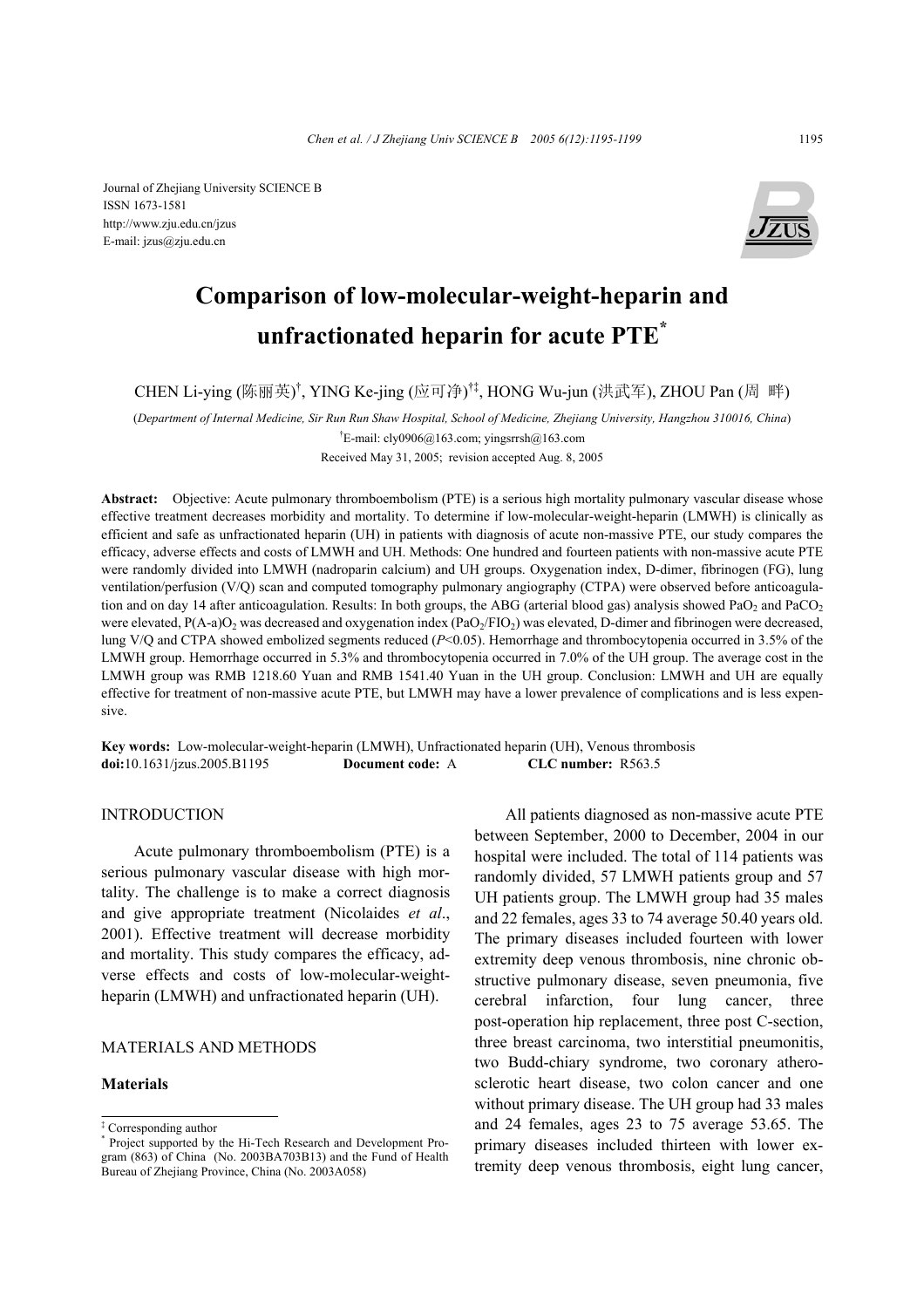six chronic obstructive pulmonary disease, five post-operation hip replacement, four breast tumor, three coronary atherosclerotic disease, three esophageal cancer, three systemic lupus erythematosus, three colon cancer, three cerebral infarction, three upper extremity deep venous thrombosis, one fracture of left toes and two without primary disease. Diagnostic guidelines were shown in (Chinese Medical Association (Respiratory Branch), 2001).

#### **Methods**

LMWH group: Initially LMWH (nadroparin calcium) was injected subcutaneously 0.1 ml/10 kg q12h, then warfarin was added 24 h later. When the PT/INR reached 2.0 to 3.0 for 2 d, LMWH was discontinued. Warfarin was continued for another 3 months.

UH group: Initially the patient received a loading dose of 80 U/kg intravenously, the continuous IV infusion with dose titration according to APTT (activated partial thromboplastin time) results. Warfarin was started after the APTT reached 1.5 to 2.5 times control. UH was then discontinued when the PT/INR reached 2.0 to 3.0 for 2 d and warfarin was continued for 3 months as in the LMWH group.

During the anticoagulation period, the patient was periodically evaluated with ABG, D-dimer, fibrinogen (FG), lung V/Q scan, computed tomography pulmonary angiography (CTPA). These evaluations were performed before anticoagulation and repeated 14 d later to assess the patient's progress. We also monitored patients for hemorrhage,

thrombocytopenia and assessed the cost.

### **Statistical analysis**

Data are expressed as mean±standard error. Significance was determined with Student's test. A *P* value<0.05 was considered statistically significant.

# **RESULTS**

#### **Patient characteristics**

This series of 46 female and 68 male patients had 57 patients in UH group and 57 in LMWH group. As shown in Table 1, there were no differences between the two groups for age, gender, oxygenation index, D-dimer, FG, embolized segments determined by V/Q or CTPA before anticoagulation. All 114 patients had relief of dyspnea, recovered and were discharged.

#### **Efficacy of LMWH and UH**

Fourteen days after treatment, both groups showed elevated  $PaO<sub>2</sub>$  and  $PaCO<sub>2</sub>$ ,  $P(A-a)O<sub>2</sub>$ decreased and oxygenation index  $(PaO<sub>2</sub>/FIO<sub>2</sub>)$ improved, there was decrease in D-dimer, FG and number of embolized lung segments as determined by both V/Q scan and CTPA (*P*<0.05, Tables 2 and 3). There was no significant difference in these parameters between LMWH and UH groups (*P*>0.05, Table 4).

# **Adverse effects of LMWH and UH**

In the LMWH group, two patients had thrombo-

| Characteristics        | LMWH group $(n=57)$                                                                                                          | UH group $(n=57)$   |       |
|------------------------|------------------------------------------------------------------------------------------------------------------------------|---------------------|-------|
| Age (years)            | $50.40 \pm 13.77$                                                                                                            | $53.65 \pm 15.08$   | >0.05 |
| Male/female            | 35/22                                                                                                                        | 33/24               | >0.05 |
| Oxygenation index      | $320.20 \pm 110.52$                                                                                                          | $281.45 \pm 118.30$ | >0.05 |
| D-dimer $(\mu g/ml)$   | $8.89 \pm 8.03$                                                                                                              | $10.06 \pm 9.75$    | >0.05 |
| FG(g/L)                | $6.37 \pm 1.50$                                                                                                              | $5.40 \pm 1.42$     | >0.05 |
| $\rm ^*V/O$            | $3.60 \pm 1.18$                                                                                                              | $3.90 \pm 1.25$     | >0.05 |
| $*$ <sup>**</sup> CTPA | $3.05 \pm 1.30$                                                                                                              | $2.80 \pm 1.26$     | >0.05 |
|                        | *V/Q: Embolized segments determined by V/Q; **CTPA: Embolized segments determined by CTPA; All the data was collected before |                     |       |

anticoagulation therapy

**Table 2 Anticoagulation effects with LMWH** 

| <b>TROIE 2 AND CONGUISITION CHECTS WITH LIM WH</b> |                                            |                 |                 |                  |                 |
|----------------------------------------------------|--------------------------------------------|-----------------|-----------------|------------------|-----------------|
| Observe time                                       | Oxygenation index $D$ -dimer ( $\mu$ g/ml) |                 | FG(g/L)         | $V/Q$ (segments) | CTPA (segments) |
| Before therapy                                     | $320.20 \pm 110.52$                        | $8.89 \pm 8.03$ | $6.37\pm1.50$   | $3.60 \pm 1.18$  | $3.05 \pm 1.30$ |
| 14 d after therapy                                 | $458.27\pm49.90$                           | $3.05 \pm 1.88$ | $3.12 \pm 1.75$ | $0.87 \pm 0.58$  | $0.78 \pm 0.54$ |
|                                                    | <0.01                                      | < 0.05          | < 0.05          | < 0.01           | < 0.01          |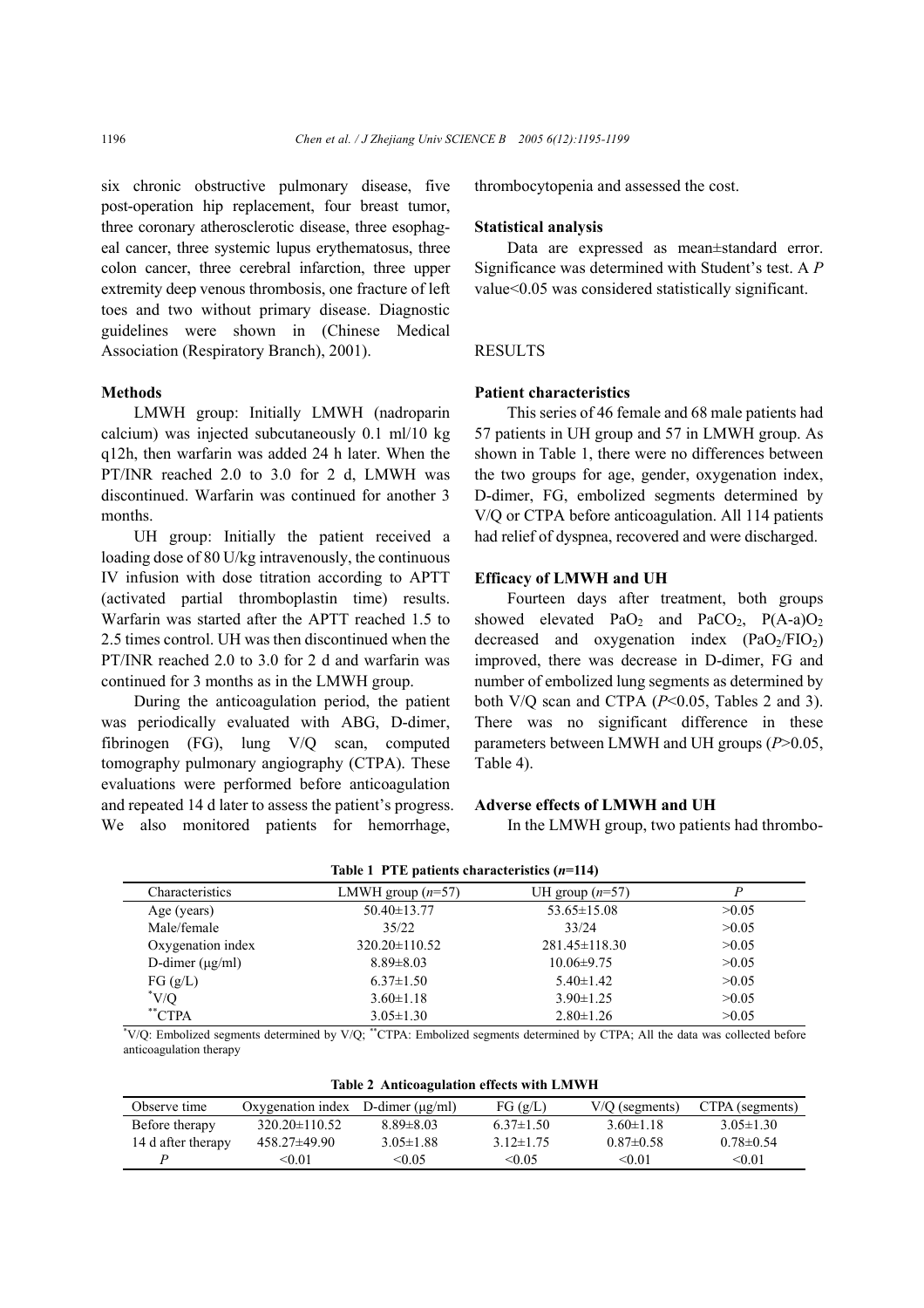cytopenia, two had hemorrhage; compli- cation rate was 3.5%. In the UH group there were four patients with thrombocytopenia and three with hemorrhage; complication rate was 7.0% and 5.3% respectively.

# **Cost of LMWH and UH**

The cost of LMWH treatment (RMB 1218 Yuan) was significantly less than that of UH treatment (RMB 1541 Yuan) (*P*<0.05, Table 5).

#### DISCUSSION

Pulmonary thromboembolism continues to challenge physicians as it may frequently occur with atypical or in the absence of symptoms. It is a common and costly medical problem and is associated with significant morbidity and mortality (Holzheimer, 2004), but correct diagnosis is often missed (Deitcher and Carman, 2002). According to statistical data, PTE is responsible for approximately 150000 to 200000 deaths per year in the United States alone (Pineo and Hull, 1998) and the morbidity of PTE is increasing yearly in China, so we should pay more attention to pulmonary embolism.

With prompt diagnosis and anticoagulation therapy, PTE patients may have increased survival rate. Therapy with UH for PTE became widely accepted in the early 1960s while LMWH was used more often in the late 1980s (Buller, 2002). Clinically, LMWH and UH are the most common anticoagulants used for acute PTE nowadays (Valiukiene *et al*., 2003). Acute PTE treatment with subcutaneous LMWH or alternatively IV UH were recommended for treating confirmed non-massive PTE in the guideline in 2004 (Grade 1A) (Buller *et al*., 2004).

Many studies and increasing experience showed that LMWH is an effective drug to PTE. It was noted that LMWH was as effective as UH for treatment of PTE (McRae and Ginsberg, 2004; Moreno-Palomares *et al*., 2001; Davis and Faulds, 1997), while some other studies showed that LMWH was more effective than UH (Manganaro *et al*., 2000), but these conclusions was questioned. So we chose one kind of LMWH (nadroparin calcium) to treat the PTE patients for comparison with UH. The symptoms of dyspnea and chest pain being relieved in both groups indicated that anticoagulation therapy was effective. Moreover, our study showed elevated oxygenation index and decreased D-dimer and FG in both groups. The lung V/Q and CTPA showed reduction of embolized segments in both groups. There were no statistical differences between the two groups. Thus in our study LMWH was at least as effective as UH in the treatment of PTE.

| Tuble controlled the checks with CH |                                            |                  |                 |                  |                 |
|-------------------------------------|--------------------------------------------|------------------|-----------------|------------------|-----------------|
| Observe time                        | Oxygenation index $D$ -dimer ( $\mu$ g/ml) |                  | FG(g/L)         | $V/O$ (segments) | CTPA (segments) |
| Before therapy                      | $281.45 \pm 118.30$                        | $10.06 \pm 9.75$ | $5.40 \pm 1.42$ | $3.90 \pm 1.25$  | $2.80 \pm 1.26$ |
| 14 d after therapy                  | $424.10\pm52.60$                           | $3.51 \pm 2.12$  | $2.48 \pm 1.60$ | $1.10\pm0.63$    | $0.85 \pm 0.52$ |
| P                                   | < 0.01                                     | < 0.05           | < 0.05          | < 0.01           | < 0.01          |

**Table 3 Anticoagulation effects with UH** 

| Table 4 Comparison of anticoagulation effects with LMWH and UH |                    |                      |                  |                  |                 |
|----------------------------------------------------------------|--------------------|----------------------|------------------|------------------|-----------------|
| Group $(n)$                                                    | Difference of      | Difference of        | Difference of FG | Difference of    | Difference of   |
|                                                                | oxygenation index  | D-dimer $(\mu g/ml)$ | (g/L)            | $V/Q$ (segments) | CTPA (segments) |
| LMWH(57)                                                       | $138.07 \pm 70.03$ | $5.84\pm4.40$        | $3.25 \pm 1.55$  | $2.73 \pm 0.60$  | $2.27 \pm 0.65$ |
| UH (57)                                                        | $142.65 \pm 85.40$ | $6.55\pm4.95$        | $2.92 \pm 1.25$  | $2.80\pm0.66$    | $1.95 \pm 0.58$ |
| D                                                              | >0.05              | >0.05                | >0.05            | >0.05            | >0.05           |

| Table 5 Comparison of cost in anticoagulation therapy with LMWH and UH |                      |                     |                     |                                 |  |
|------------------------------------------------------------------------|----------------------|---------------------|---------------------|---------------------------------|--|
| Group $(n)$                                                            | Medication cost      | Injection cost      | Monitoring cost     | Total cost                      |  |
|                                                                        | (RMB Yuan)           | (RMB Yuan)          | (RMB Yuan)          | (RMB Yuan)                      |  |
| LMWH group $(57)$                                                      | $1158.60 \pm 541.00$ | $6.00 \pm 3.40$     | $54.00 \pm 20.15$   | $1218.60\pm549.50$ <sup>*</sup> |  |
| UH group $(57)$                                                        | $69.70 \pm 29.05$    | $866.00 \pm 284.50$ | $605.70 \pm 308.45$ | $1541.40 \pm 591.60$            |  |
| $^*P<0.05$                                                             |                      |                     |                     |                                 |  |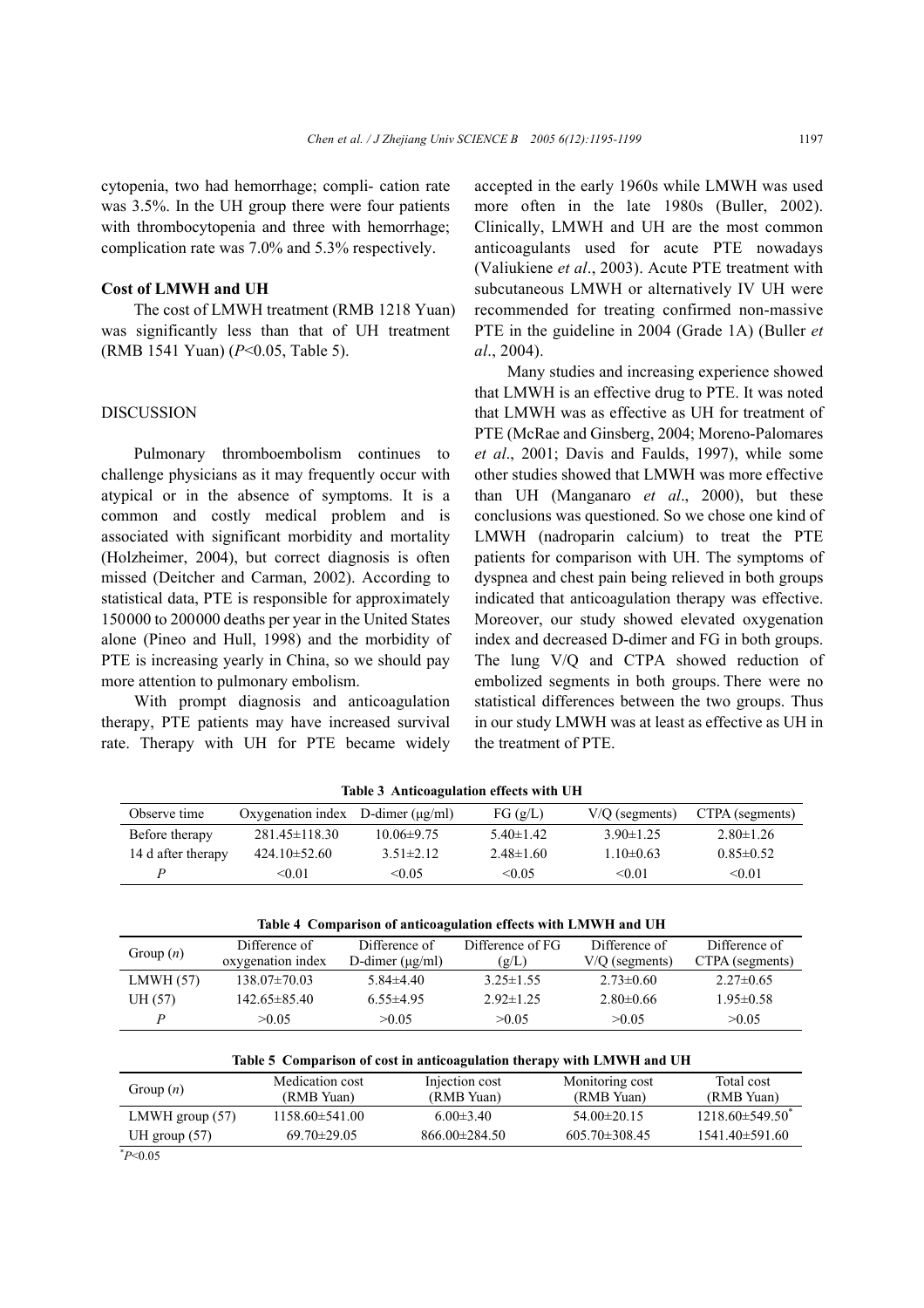The effectiveness of both UH and LMWH in treatment of PTE has been confirmed, although they are both associated with such complications as hemorrhage and thrombocytopenia (Eikelboom and Hankey, 2002; Marbet, 2003). Severe hemorrhage such as cranial hemorrhage may cause death. Many studies revealed that LMWH treatment of PTE resulted in less hemorrhage and thrombocytopenia than UH (McRae and Ginsberg, 2004; Marbet, 2003; Gylys, 2001). Although both may occurs in some cases (Ng and Lee, 2003). In our study treatment with LMWH resulted in hemorrhage in 2 patients (3.5%) and thrombocytopenia occurred in 2 patients (3.5%). The primary underlying disease of one hemorrhage patient who had GI (gastrointestinal) bleeding was lung cancer. Hemorrhage ceased after discontinuation of LMWH and there was no recurrence after resuming LMWH. In the UH group thrombocytopenia occurred in 4 patients (7.0%) and hemorrhage occurred in 3 other patients (5.3%). The platelet count increased without discontinuation of UH in the 4 thrombocytopenia patients. In the 3 hemorrhage patients, the bleeding occurred between day 3 and day 6 of therapy. The hemorrhage was controlled after discontinuation of UH. Our study indicates a possible advantage of LMWH over UH for complications of thrombocytopenia and hemorrhage. But probably due to the small number of patients in our study, statistically significant differences were not confirmed.

Some studies done to estimate the costeffectiveness of low-molecular-weight-heparin (LMWH) in the treatment of PTE revealed that treatment with LMWH leads to savings as compared with UH in patients with PTE (Holzheimer, 2004; Estrada *et al*., 2000). Our study also considered the expense of LMWH treatment vs UH treatment. Included in this analysis were the costs of medications, injections, and monitoring lab tests. Although the medication cost of LMWH was higher, the injection and lab monitoring costs were less so that the total cost was less. In our study all patients were admitted to the hospital, although the safety of LMWH has allowed their treatment as outpatients (Wells and Buller, 2001; Wells, 2001), that could lower the cost even further.

In summary, both LMWH and UH are effective for treatment of PTE, although LMWH may have a lower prevalence of complications and is less expensive. What was more, the handling of LMWH is more comfortable for patients and less time consuming for nurses compared to UFH (Holzheimer, 2004), and it was found that routine laboratory monitoring was unnecessary (Manganaro *et al*., 2000; Messmore *et al*., 2004). So, LMWH may be better than UH in the treatment of PTE.

#### **References**

- Buller, H.R., 2002. Treatment of symptomatic venous thromboembolism: improving outcomes. *Semin. Thromb. Hemost.*, **28**(Suppl 2):41-48. doi:10.1055/s-2002-32315.
- Buller, H.R., Agnelli, G., Hull, R.D., Hyers, T.M., Prins, M.H., Raskob, G.E., 2004. Antithrombotic therapy for venous thromboembolic disease: the seventh ACCP conference on antithrombotic and thrombolytic therapy. *Chest.*, **126**(3 Suppl):401S-428S.
- Chinese Medical Association (Respiratory Branch), 2001. The guideline of diagnosis and treatment of PTE (draft). *Chin. J. Tuberc. Respir. Dis.*, **24**(5):273-275 (in Chinese).
- Davis, R., Faulds, D., 1997. Nadroparin calcium. A review of its pharmacology and clinical use in the prevention and treatment of thromboembolic disorders. *Drugs Aging.*, **10**(4):299-322.
- Deitcher, S.R., Carman, T.L., 2002. Deep venous thrombosis and pulmonary embolism. *Curr. Treat Options Cardiovasc. Med.*, **4**(3):223-238.
- Eikelboom, J.W., Hankey, G.J., 2002. Low molecular weight heparins and heparinoids. *Med. J. Aust.*, **177**(7):379-383.
- Estrada, C.A., Mansfield, C.J., Heudebert, G.R., 2000. Cost-effectiveness of low-molecular-weight heparin in the treatment of proximal deep vein thrombosis. *J. Gen. Intern. Med.*, **15**(2):108-115. doi:10.1046/j.1525-1497. 2000.03349.x.
- Gylys, K.H., 2001. Pharmacology department. *J. Cardiovasc. Nurs.*, **15**(4):91-95.
- Holzheimer, R.G., 2004. Low-molecular-weight heparin (LMWH) in the treatment of thrombosis. *Eur. J. Med. Res.*, **9**(4):225-239.
- Manganaro, A., Giannino, D., Lembo, D., Bruni, F., Consolo, F., 2000. Evolution in the pharmacological treatment of venous thrombosis according to evidence-based medicine. *Minerva Cardioangiol.*, **48**(12 Suppl 1):41-51 (in Italian).
- Marbet, G.A., 2003. Heparins. *Ther. Umsch.*, **60**(1):10-13 (in German).
- McRae, S.J., Ginsberg, J.S., 2004. Initial treatment of venous thromboembolism. *Circulation*, **110**(9 Suppl 1):I3-I9. doi:10.1161/01.CIR.0000140904.52752.0c.
- Messmore, H.L., Covne, E., Wehrmacher, W.H., Demir, A.M., Fareed, J., 2004. Studies comparing low molecular weight heparin with heparin for the treatment of thromboembolism: a literature review. *Curr. Pharm. Des.*, **10**(9):1001-1010. doi:10.2174/1381612043452802.